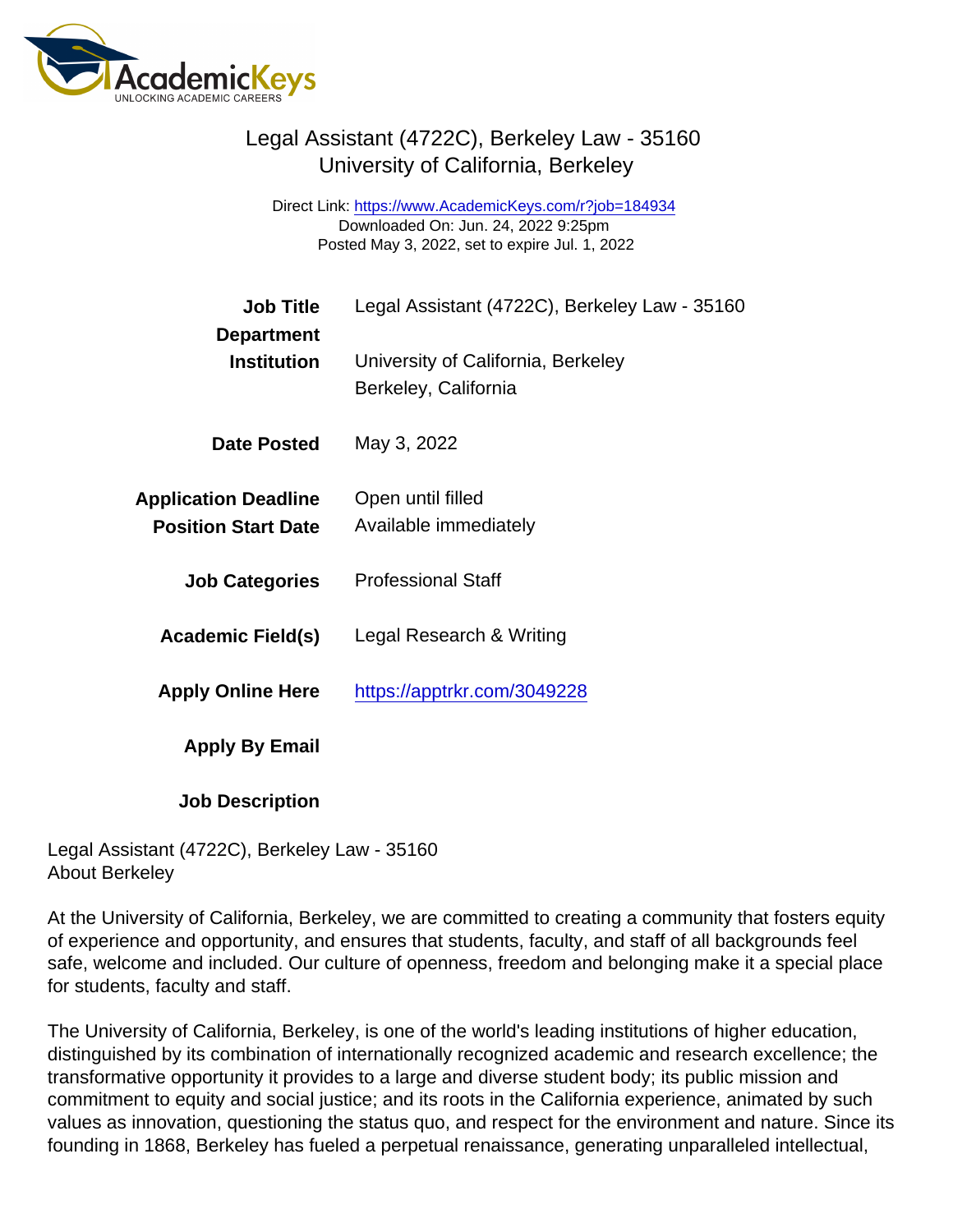Direct Link: <https://www.AcademicKeys.com/r?job=184934> Downloaded On: Jun. 24, 2022 9:25pm Posted May 3, 2022, set to expire Jul. 1, 2022

economic and social value in California, the United States and the world.

We are looking for equity-minded applicants who represent the full diversity of California and who demonstrate a sensitivity to and understanding of the diverse academic, socioeconomic, cultural, disability, gender identity, sexual orientation, and ethnic backgrounds present in our community. When you join the team at Berkeley, you can expect to be part of an inclusive, innovative and equity-focused community that approaches higher education as a matter of social justice that requires broad collaboration among faculty, staff, students and community partners. In deciding whether to apply for a position at Berkeley, you are strongly encouraged to consider whether your values align with our [url=https://apptrkr.com/get\_redirect.php?id=3049228&targetURL=https://strategicplan.berkeley.edu/guidingvalues-and-principles/]Guiding Values and Principles, our

[url=https://apptrkr.com/get\_redirect.php?id=3049228&targetURL=https://diversity.berkeley.edu/principlescommunity]Principles of Community, and

[url=https://apptrkr.com/get\_redirect.php?id=3049228&targetURL=https://strategicplan.berkeley.edu/]our **Strategic** 

Plan[url=https://apptrkr.com/get\_redirect.php?id=3049228&targetURL=https://strategicplan.berkeley.edu].

## Departmental Overview

UC Berkeley's School of Law is one of the nation's great centers for legal education, ever exploring and pushing new intellectual boundaries while tackling urgent, real-world issues. The law school is also known for its vibrant and engaged community of students and scholars who are committed to providing leadership and making a difference on problems of local, national and global import. Currently ranked among the top law schools in the country, the School of Law has ambitious development goals as it looks to continue producing leaders in law, government, and society.

The Faculty Support Unit (FSU) administrative expert provides comprehensive support to Law School faculty for teaching, research, and pro bono activities. The incumbent provides administrative assistance to multiple law professors; performs a broad range of administrative responsibilities which include: legal word processing; editing, research; special events coordination; course material compilation and preparation; financial and budget administration; exam administration and proctoring; and training and development. Establish methods for analyzing, prioritizing, organizing, and completing detailed, complex administrative tasks. Conduct research and provide analyses and solutions to recurring or unusual administrative problems. Apply extensive knowledge of University administrative policies and procedures in addition to principles and practices of the legal field.

### Application Review Date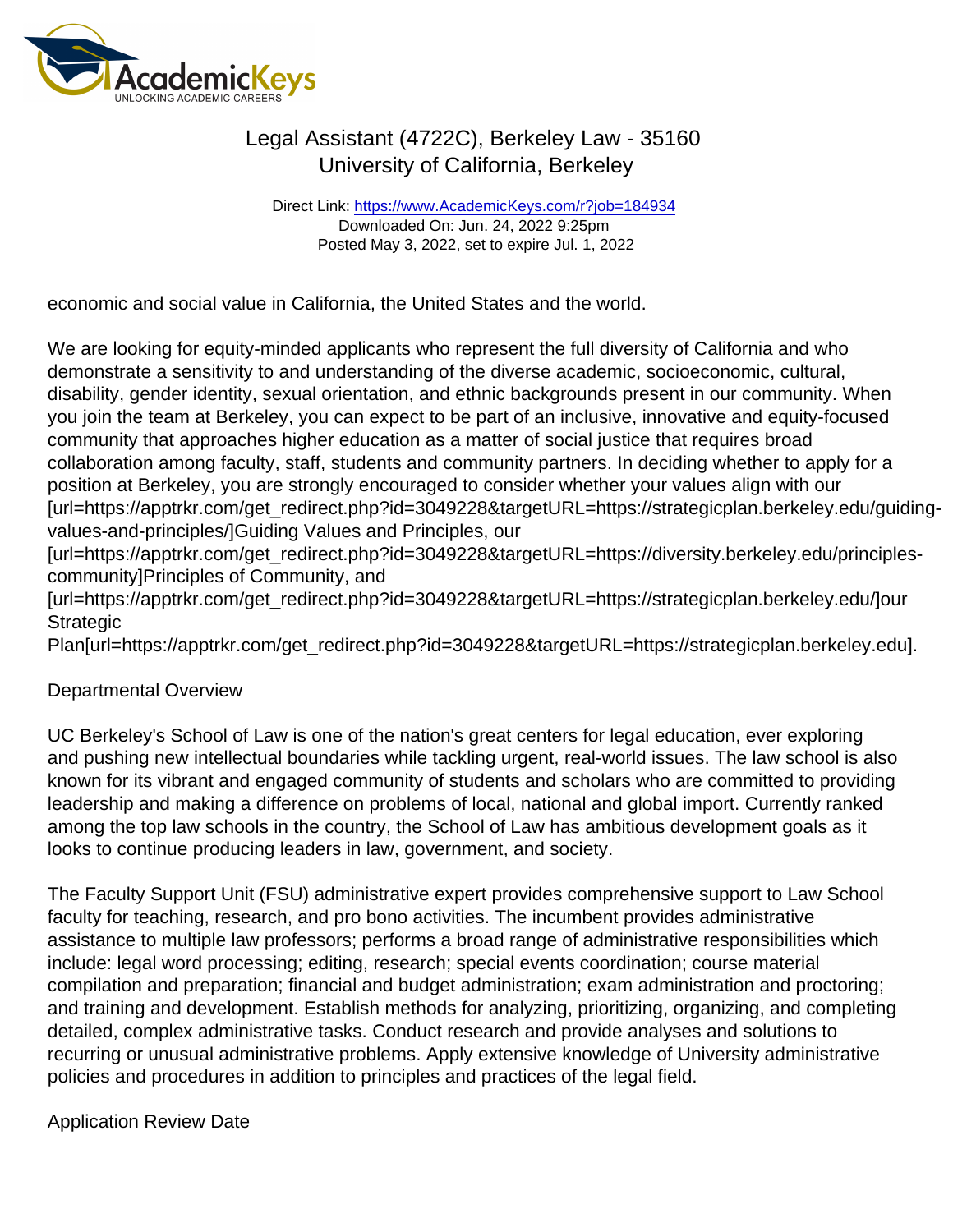Direct Link: <https://www.AcademicKeys.com/r?job=184934> Downloaded On: Jun. 24, 2022 9:25pm Posted May 3, 2022, set to expire Jul. 1, 2022

The First Review Date for this job is: May 16, 2022.

#### **Responsibilities**

#### Course Material Compilation and Preparation

\* Research, locate, organize, and prepare legal teaching materials for faculty. Determine quantity and coordinate production of class readers and/or other class materials with outside vendor as necessary. Proactively track and monitor readers and other class materials and resolve any production delays. Distribute materials as required.

### Fiscal and Budget Administration

\* Track and monitor one or more funds and/or complex contracts and grants utilizing multiple funding sources, as required. On behalf of faculty, may arrange travel and compile information and receipts for reimbursements - including travel, meals, special orders, etc. - in accordance with Law School and campus policies and procedures. Coordinate with Business Office staff to complete complex and/or high volume purchasing activities using University and/or departmental protocol. Research and respond to needs for supplies and specialized equipment. Select vendors and/or substitute vendors and determine acceptable pricing as required.

### Legal/Factual Research and Summary Projects

\* Perform directed legal research, either in Law Library or using on-line legal research services (LexisNexis, Westlaw or other), for faculty teaching, research, and publication. Perform literature, title, and author search and cite checking. Ensure conformity with Uniform System of Citation as applicable. Prepare summary factual information as required using Excel or related software.

### Word Processing, Editing, and Document Creation

\* Input and edit complex legal research documents, bibliographies, outlines, class materials, correspondence, and exams from handwritten, dictated, typed, or recorded sources. Prepare documents in accordance with the author, Law School, or publisher's format. Create indexes, table of contents, spreadsheets, and PowerPoint presentations as requested by faculty. Prepare judicial clerkship letters in accordance with Law School policies and procedures. Prepare complex mail merges to produce form letters, envelopes and mailing labels. Ensure that final documents are spellchecked and proofread for grammar, punctuation, sentence structure, and formatting. Archive and delete documents per campus policy. Inform supervisor of problems requiring assistance.

### Exam Administration and Proctoring

\* Prepare exam materials and maintain confidentiality of content. Proctor exams in accordance with Law School policies. Assist assigned faculty in entering student grades online in adherence to FERPA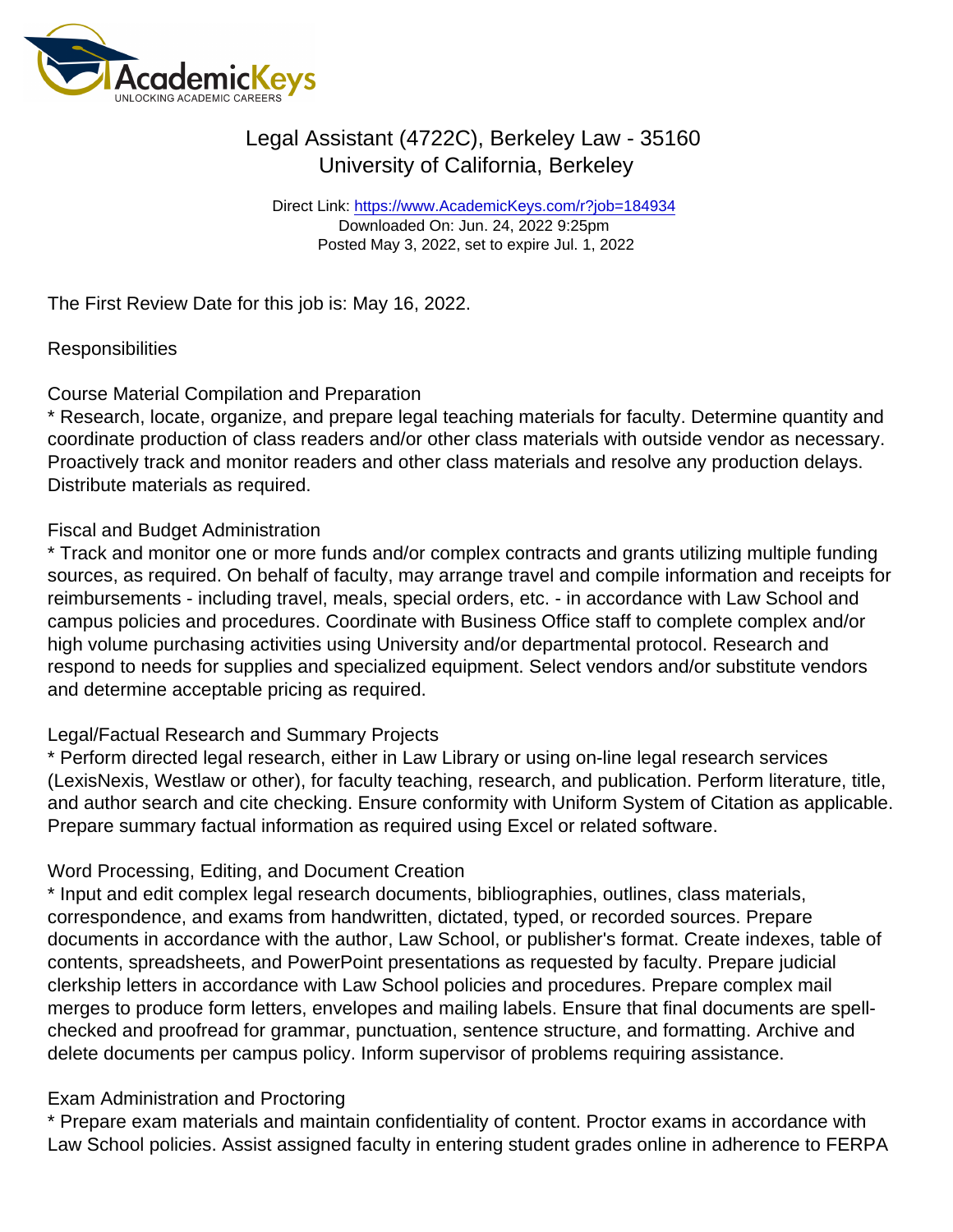Direct Link: <https://www.AcademicKeys.com/r?job=184934> Downloaded On: Jun. 24, 2022 9:25pm Posted May 3, 2022, set to expire Jul. 1, 2022

laws.

### Special Event Coordination

\* Plan events as required; communicate with speakers regarding event logistics and/or exhibitors when applicable; collaborate with staff, Building Services and Media Services staff as necessary; arrange catering services; coordinate with graphic artist and printer to develop conference materials; market the conference; facilitate payment and/or reimbursement of hotel and/or vendors; prepare thank-you letters for speakers, and assorted follow-up tasks. Draft correspondence and schedule appointments, as required. Act as liaison between students and professors, as necessary. Schedule meetings, reserve rooms, and prepare and distribute materials for meetings.

### Training and Development

\* Attend FSU meetings to stay informed and provide high level customer service and information to faculty. Proficiently use Microsoft Word, Excel, PowerPoint, Adobe Acrobat, and the Google productivity suite to complete work and maintain proficiency with software version updates. Enroll, attend, and participate in employee development and staff training workshops, conferences, courses, forums, etc., to gain new knowledge, skills, and understanding as well as to broaden own technical expertise. Assist in recruitment, hiring, and training of new employees. Support other members of FSU and unassigned faculty as necessary.

## Required Qualifications

\* Relevant working experience in a similar environment. Broad knowledge of office environments and executive administrative support needs with the ability to provide accurate executive level support in a fast-paced environment. Excellent oral and written communication skills. Demonstrated commitment to and understanding of diversity, equity, inclusion, and belonging (DEIB), and ability to apply and integrate core concepts of DEIB into everyday practice. Must be committed to creating a community that fosters equity of experience and opportunity, and ensures that students, faculty, and staff of all backgrounds feel safe, welcome and included. Must demonstrate a sensitivity to and understanding of the diverse academic, socioeconomic, cultural, disability, gender identity, sexual orientation, and ethnic backgrounds present in our community. Excellent computer skills with the ability to quickly learn to use new software and campus specific systems. Must either be proficient, or be able to become proficient very quickly, using the Microsoft Office suite and the Google productivity suite. Excellent organizational and time management skills, including demonstrated strong attention to detail, ability to prioritize, exercise initiative, perseverance and sound judgment while effectively executing numerous projects in a high-pressure, fast-paced environment. Excellent analytical skills and the ability to resolve complex problems and discrepancies creatively, while staying within policies. Ability to work independently as well as in a team environment and establish and maintain effective working relationships. Ability to treat sensitive matters with discretion and tact, to maintain confidentiality, and adhere to FERPA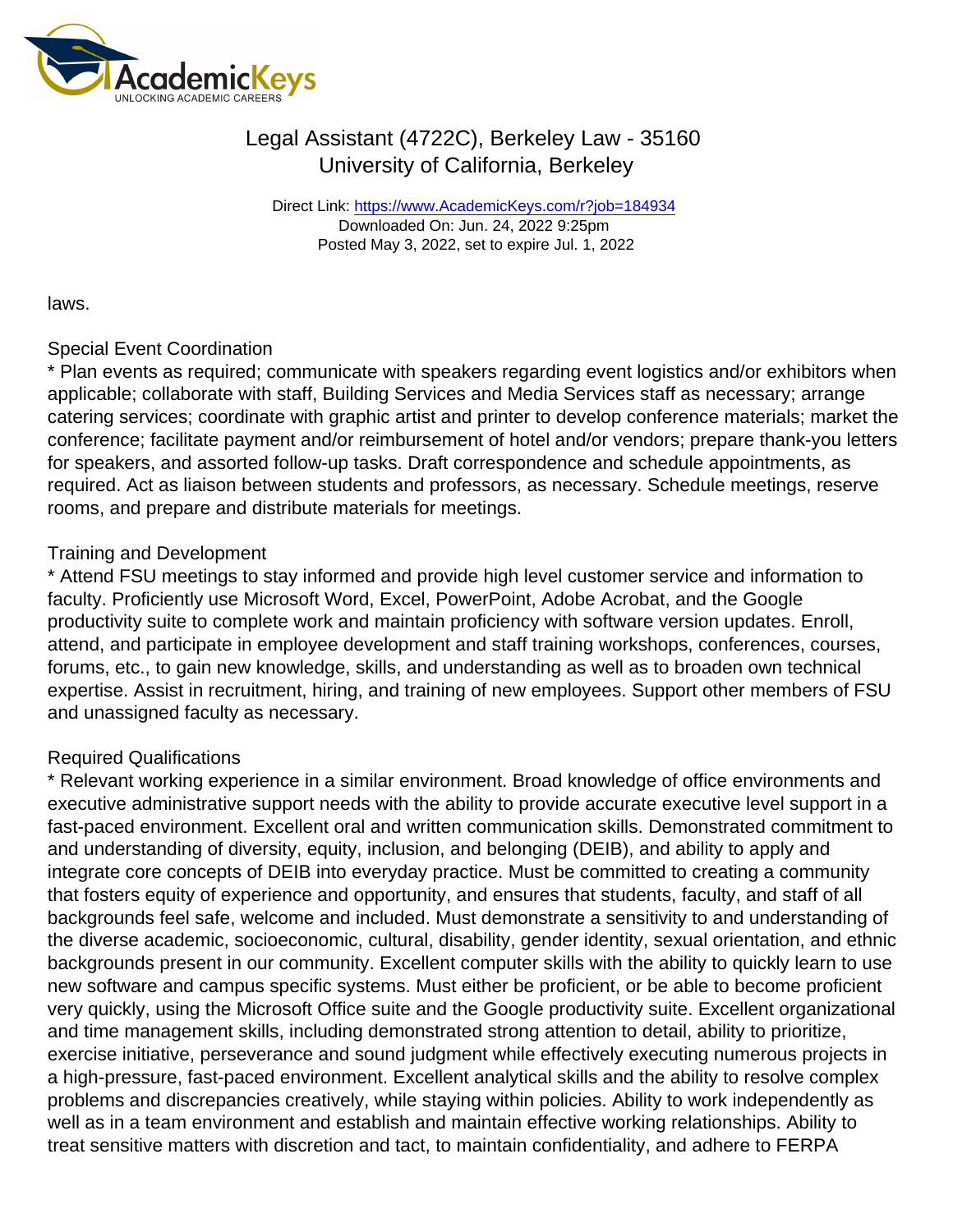Direct Link: <https://www.AcademicKeys.com/r?job=184934> Downloaded On: Jun. 24, 2022 9:25pm Posted May 3, 2022, set to expire Jul. 1, 2022

regulations.

## **Education**

\* High school diploma and/or equivalent training or experience.

## Preferred Qualifications

\* The ability to be forward thinking and anticipate problems and solutions is highly desired. Knowledge and experience working with high level executives and/or practicing lawyers. Knowledge of basic legal terminology through experience in legal settings or in legal studies is desirable. Experience with and/or ability to learn University of California campus specific software and systems is a plus.

## Salary & Benefits

\* This is a full-time (40 hours/week), career position, eligible for full UC benefits. This position is a nonexempt, bi-weekly paid position. Hourly pay for this role is commensurate with experience within the range of \$28.09 - \$28.77 (Step 5.0 - 6.0). For information on the comprehensive benefits package offered by the University visit:

[url=https://apptrkr.com/get\_redirect.php?id=3049228&targetURL=https://ucnet.universityofcalifornia.edu/comp and-benefits/index.html]https://ucnet.universityofcalifornia.edu/compensation-and-benefits/index.html

## How to Apply

Please submit your cover letter and resume as a single attachment when applying. Please upload the document in the Resume section, then skip the (optional) Cover Letter upload section.

## Other Information

This position is governed by the terms and conditions in the agreement for the Clerical & Allied Services Unit (CX) between the University of California and Teamsters Local 2010. The current bargaining agreement manual can be found at:

[url=https://apptrkr.com/get\_redirect.php?id=3049228&targetURL=http://ucnet.universityofcalifornia.edu/labor/ units/cx/index.html" style="text-decoration:none]http://ucnet.universityofcalifornia.edu/labor/bargainingunits/cx/index.html

## Conviction History Background

This is a designated position requiring fingerprinting and a background check due to the nature of the job responsibilities. Berkeley does hire people with conviction histories and reviews information received in the context of the job responsibilities. The University reserves the right to make